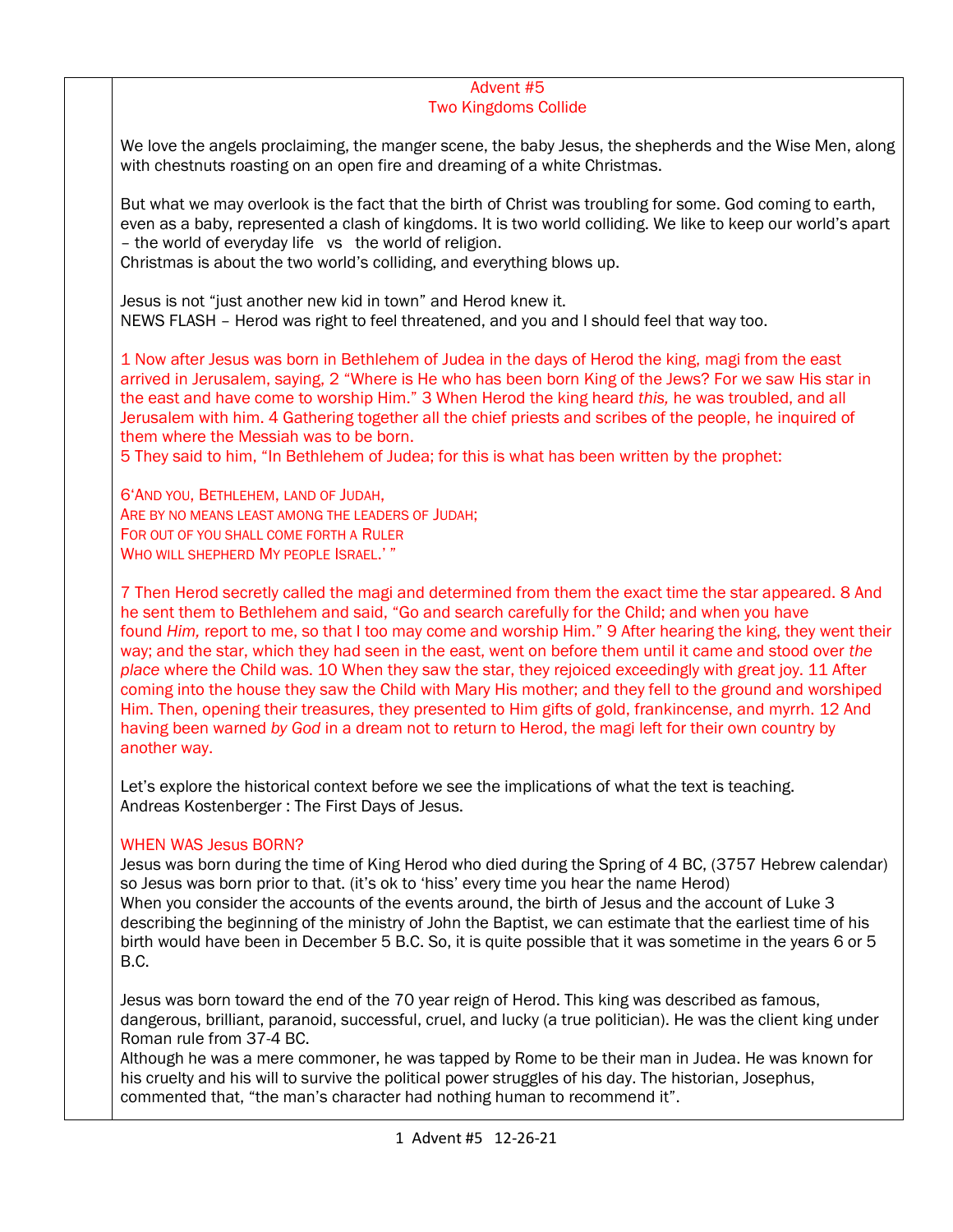Herod had 10 wives, many children (some whom he had killed), and many enemies. He came to power after a struggle with a rival supported by the Parthians. Rome backed Herod, and Herod had his rival killed. It is fair to say that Herod was always looking out for those who might be a threat, so when he heard about the birth of a king, he was troubled, and all Jerusalem with him.

## THE WISE MEN

### Were there really three?

 The text doesn't indicate. We get three based on the three gifts that were given, gold, frankincense, and wait,……. there's myrrh

#### Were they really WISE?

Depending on the context, the Magi could represent wise men, priests of some sort, interpreters of dreams, sorcerers, but most likely astrologers. They were probably viewed favorably in their home country, which could have been Persia, Babylon, or Arabia. Remember that the Jews had been exiled into Babylon MANY years earlier, and though some returned to Israel, many stayed and integrated into the society. Jewish scholars mingled with Babylonian scholars to discuss all sorts of issues – secular and religious. People have been looking at the stars and astrological activity for thousands of years.

The Magi were not the first notable visitors to come to visit an Israelite king. 1 Kings 10 tells of the Queen of Sheba who came to pay homage to Solomon bringing gold, spices, and precious stones. The gifts given to Jesus point back to the promises of Psalm 72 and Isaiah 60 which speak of rulers and wealth of the nations coming to pay homage to the son of David.

There is also a pointer to glory of Christ seen in Rev 21

22 I saw no temple in it, for the Lord God the Almighty and the Lamb are its temple. 2 3And the city has no need of the sun or of the moon to shine on it, for the glory of God has illumined it, and its lamp is the Lamb. 24 The nations will walk by its light, and the kings of the earth will bring their glory into it.

Those texts and the passage in Matt 2 show how the Magi stand in the biblical trajectory of the nations coming to faith in the God of Israel.

Jesus himself refers to the visit of the Queen of Sheba as a rebuke to the scribes and Pharisees who were seeking a sign from him.

Matt 12:42 *The* Queen of *the* South will rise up with this generation at the judgment and will condemn it, because she came from the ends of the earth to hear the wisdom of Solomon; and behold, something greater than Solomon is here.

Jesus knows that Gentiles will worship Him even if the people of Israel won't. Revelation 15 speaks of this as the overcomers sing the Song of Moses and the Song of the Lamb saying:

"Great and marvelous are Your works, O Lord God, the Almighty; Righteous and true are Your ways, King of the nations! 4 Who will not fear, O Lord, and glorify Your name? For You alone are holy; For ALL THE NATIONS WILL COME AND WORSHIP BEFORE YOU, FOR YOUR RIGHTEOUS ACTS HAVE BEEN REVEALED."

WHAT DID THEY KNOW? They knew that there was a king of Israel who had been born, and it had something to do with a star.

The exiled Jews from the days of Daniel and Jeremiah would have their writings and oral traditions to share with their counterparts in Babylon. The Magi may have been familiar with the prophecy from Balaam in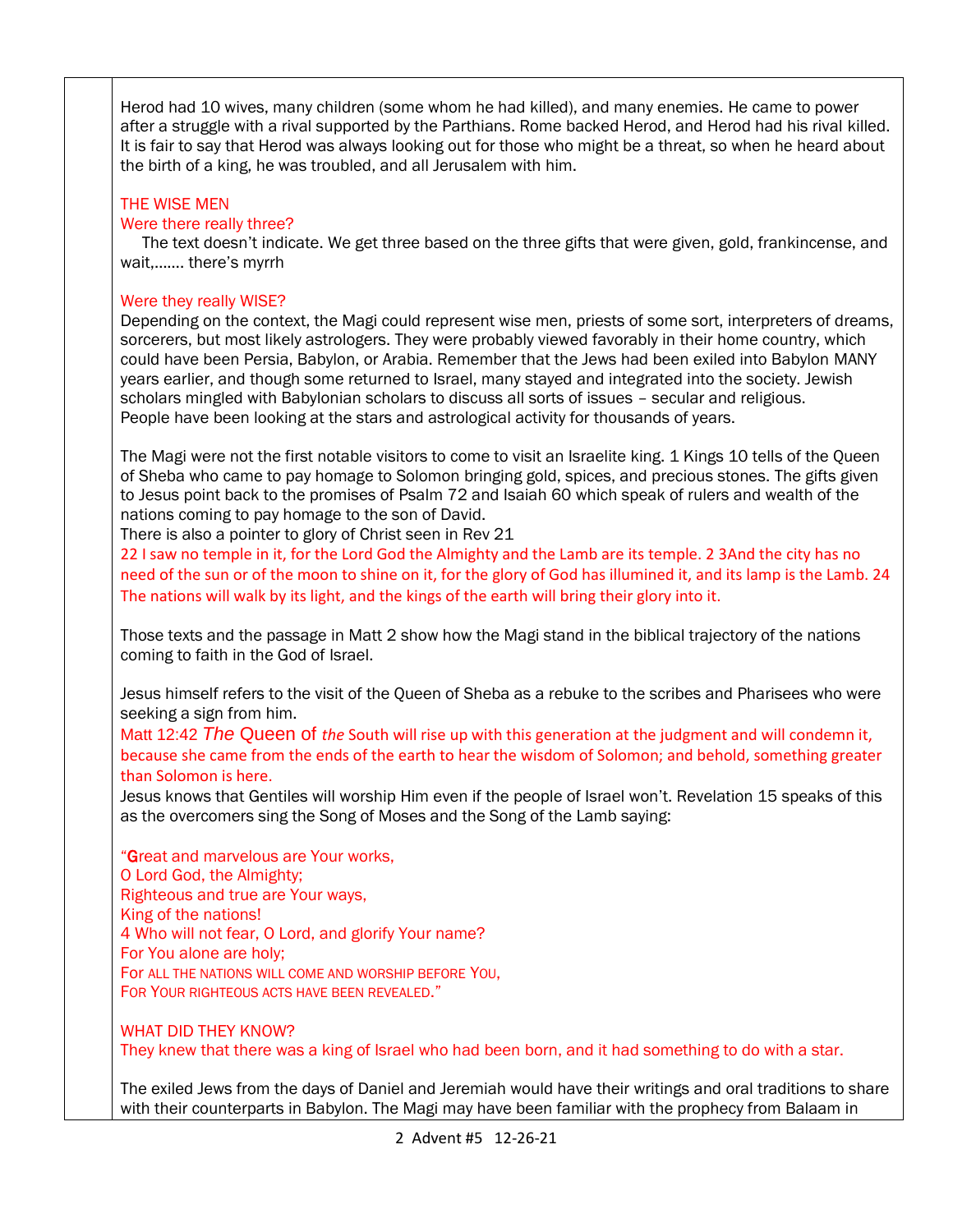Numbers 24 that "a star shall come out of Jacob, and a scepter shall rise out of Israel." They could have connected that prophecy with unusual astronomical phenomena they were observing. (A. Kostenberger). Obviously, they didn't know the exact details of the meaning of the star, so they stopped at the capital of Israel to get more information. They seem to be a bit naïve about what impact this would have on Herod. Coming to tell the sitting king that they want to "worship" the newborn king is a risky business. Even if they simply mean to "pay homage" to him, it is risky. Herod doesn't take kindly to rivals for the throne. A new king would mean the end of Herod, his rule, his line, and his cronies. "All Jerusalem was troubled" "All Jerusalem" represents the embedded ruling class elites. They didn't want to lose their positions of power and riches. EX: It's the same as today – when there is a change in the balance of power in Washington, a lot of people are troubled. It happens in companies, in professional sports, universities, churches, and blended families. Herod calls on his own 'wise men', the best and the brightest scholars of the Jewish texts to identity the place of the birth of this new king. They explained that it had all been prophesied in Micah 5:2. The small town of Bethlehem has a rich lineage as the hometown of David. EX: You can imagine the billboards at the town city limit sign – "Welcome to Bethlehem, home of David the giant killer, shepherd, Psalm writer, and Israel's greatest King". At this point Herod's true motive is not yet revealed.. . 8 And he sent them to Bethlehem and said, "Go and search carefully for the Child; and when you have found *Him,* report to me, so that I too may come and worship Him. It seems that Herod was convincing as it took a word from God in a dream to warn them about the danger posed by Herod. The are warned by God to slip out of the country without returning to Herod. Advent is about celebrating His first coming, as a baby. But the baby was the newborn KING. Herod was right, even though his motives were wrong. The baby, born to be king, is a threat to EVERY human who sets him or herself up on a throne, real or imaginary. That includes ALL OF US. So far in Matthew, we've seen that Jesus is the Savior. He is Immanuel, God with us. We like those ideas. They don't require much on our part other than an honest recognition of our condition and need. We like being forgiven by a savior and we like the idea of God being with us. Here in chapter 2 of Matthew, this birth narrative introduces something that calls for a response of respect, honor, obedience, and worship. The baby is a KING. To be in a right relationship with a king means that one must obey. Herod knew that and he was troubled. He liked being obeyed, and he was aware that his kingship was limited by the Emperor of Rome. Herod knew what obedience and loyalty were due to the one at the top of the chain of command. We, who have been raised in a Republic, don't understand Kingship per se. As Christians we may give lip service to Christ as King, but do we really want a king? We want 'God with us' on our terms, not HIS. C.S. Lewis offers this reflection in "The Case for Christianity" I wonder whether people who ask God to interfere openly and directly in our world quite realize what it will be like when He does. When that happens, it is the end of the world. When the author walks on to the stage the play is over. God is going to invade, all right: but what is the good of saying you are on His side then, when you see the whole natural universe melting away like a dream? —C.S. Lewis